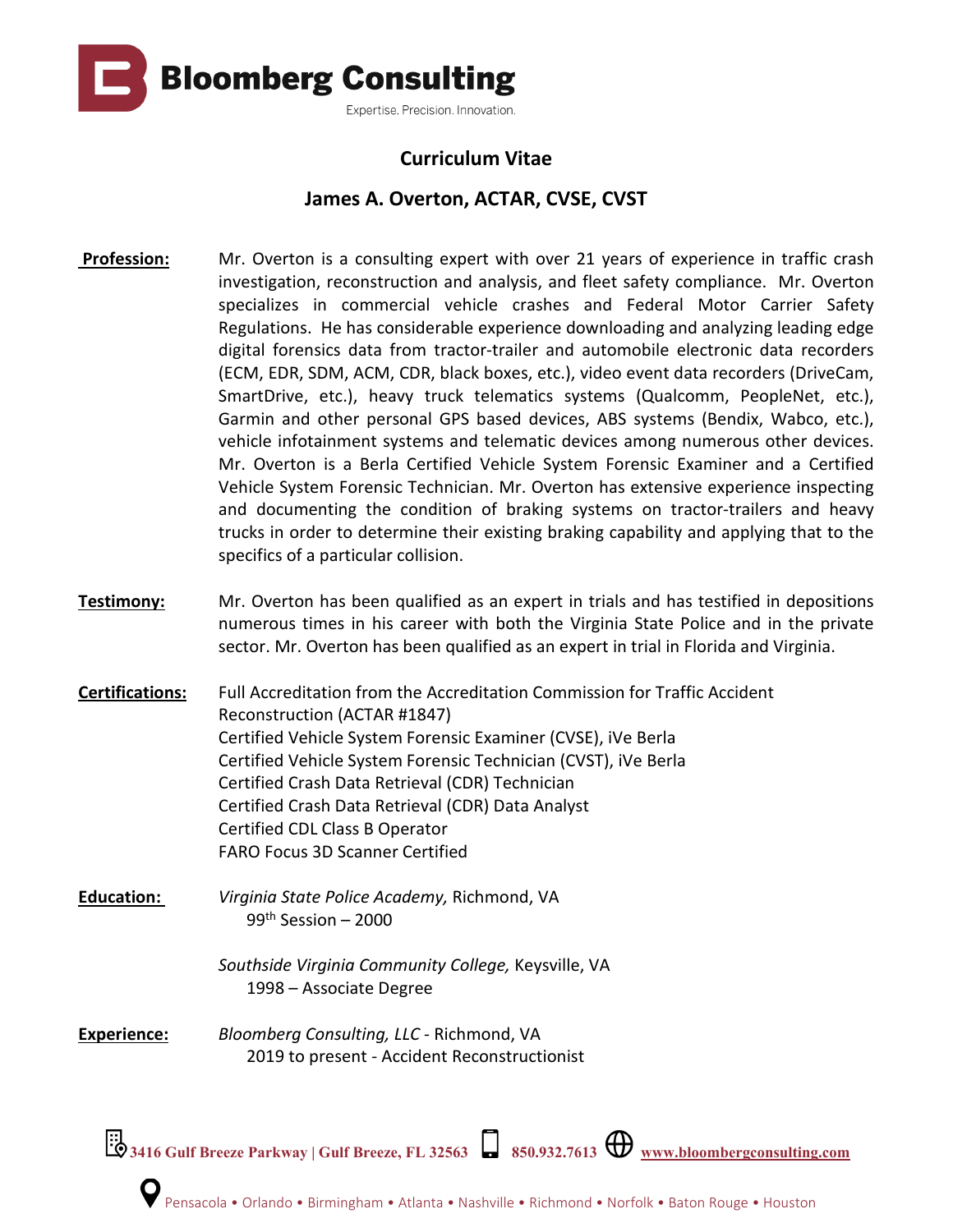

*Traffic Safety Consultants /Forcon International* – Richmond, Virginia 2005 - 2019

*Virginia State Police*  1999 to 2005 – State Police Trooper II

#### **Professional Development:**

- ♦ Berla Vehicle Forensics, full spectrum of vehicle system forensics. Structured to provide investigators with the necessary skills to identify, acquire, and analyze data from vehicle systems. iVe Ecosystem of tools and vehicle data, and hands-on vehicle system removal, acquisition methodology, and scenario-based analysis. *iVe Berla,* Annapolis Maryland, 2022
- ♦ 2021 Annual Joint Conference, *National Association of Professional Accident Reconstruction Specialists*, Ocean City MD 10/2021
- ♦ Mack / Volvo Forensic Imaging Training Hands on training as an Authorized User of the software tools for imaging Mack & Volvo event data recorders and the standardized reporting of the data. *DELTA |v|,* Charlotte, NC, 9/2021
- ♦ Tire Forensics Topics included Why Tires are Important, Tire Performance Requirements, Tire Construction Basics, Meaning of the Vehicle Door Placard, Uniform Tire Quality Grading, Load Index, Tire Deflation, Proper Tire Maintenance, Tire Repairs, Air Pressure Effects on Tires, Tire Application Guidelines, P-Metric v. Euro-Metric v. Light Truck, Truck/Bus Radial Basics, Tire/Rim Load Capacity v. GAWR, and Hands-On Failure Analysis. *T.J. Tennent, Owner of The Tyre Guy, and National Association of Professional Accident Reconstruction Specialists*, 3/2021
- ♦ 2020 Combined Annual Conference Topics included Motorcycle Turning, Investigating Rollover Crashes, GoPro GPS Data Analysis, Perception/Reaction Time in Different Crash Types, Obtaining Chip-level Data from Modules, Considering Tires in your Investigation and Analysis of ECM Data in New Freightliners, *National Association of Professional Accident Reconstruction Specialists*, 10/2020
- ♦ Video Evidence Training Symposium Online training with iNPUT-ACE digital multimedia interrogation software concerning; legal issues, accurate timing, video recovery, and video analysis workflow. *iNPUT-ACE*, Online, 6/2020
- ♦ Virtual Crash Simulation Software Hands on traffic collision analyses training utilizing VCRASH simulation software to; draw scale diagrams, manipulate 3D models and terrain environments, and create high-definition animations and simulations. Atlanta, GA, 10/2019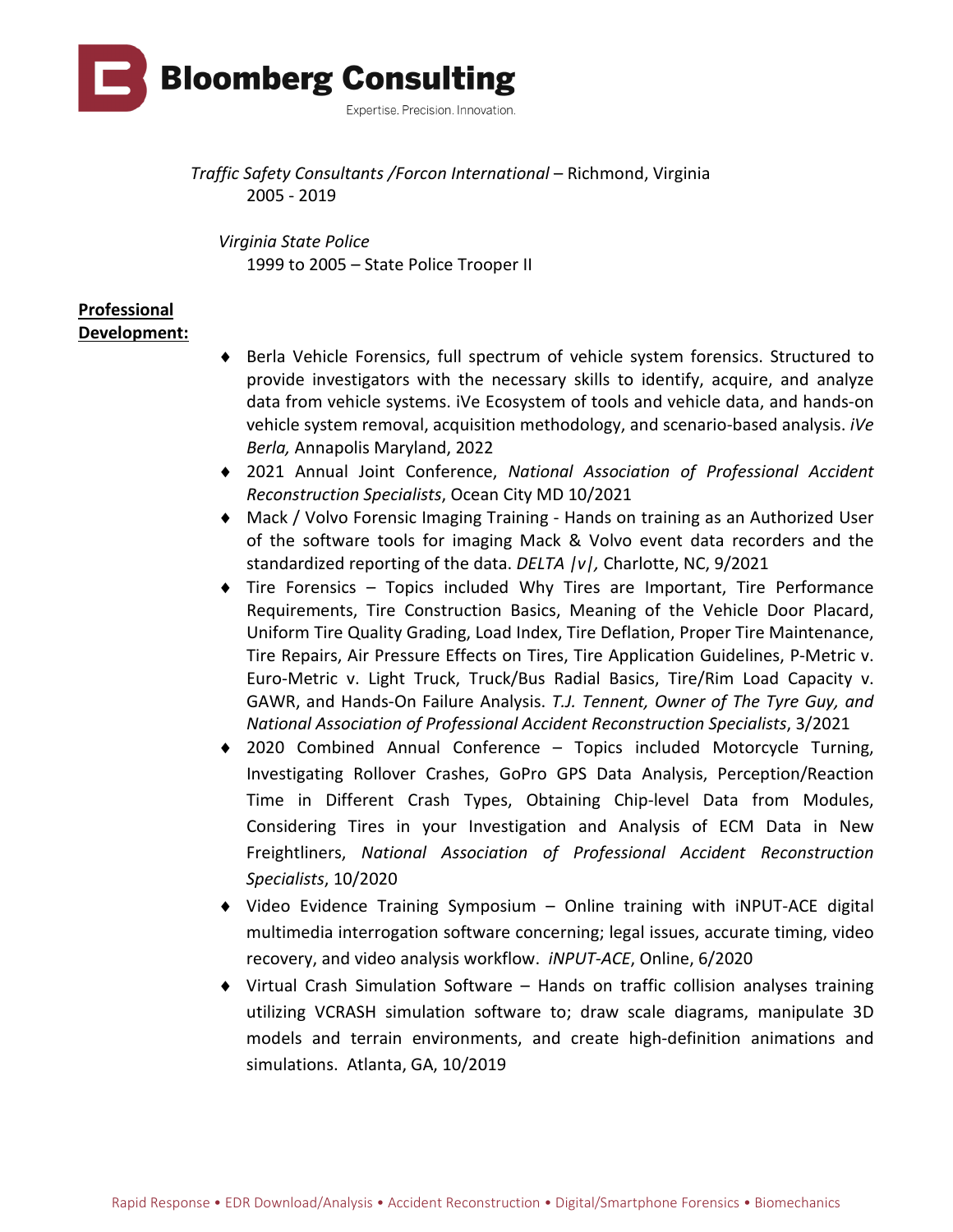

Expertise. Precision. Innovation.

- ♦ Accessing and Interpreting Heavy Vehicle Event Data Recorders Update on Multiplexed vehicle electronics systems, vehicle data networks, HVEDR devices, Active Safety systems, ABS/Stability Control systems, Collision Warning/Active Braking systems, Lane Departure systems and interpreting the data collected from heavy vehicles. Vehicles covered included Detroit Diesel, Mercedes Benz, Cummins, Caterpillar, Mack, Volvo, International and PACCAR. Updated information provided on downloading, interpreting, and validating data obtained from HVEDR systems, *Society of Automotive Engineers (SAE),* Ashburn, VA, 7/2018
- ♦ TRIMBLE SX-10 Robotic Total Station/Scanner Factory Training Training included technical data and specifications of the equipment, Trimble Access software, field operation of the SX-10 to collect combined survey data, 3D high-definition scans and panorama photographs, photogrammetry capabilities of combined data collected by the unit, exporting data to TBC software and beyond to other file formats for project creation, *Trimble Factory Trainers*, Richmond, VA, 8/2017
- ♦ Investigation of Motorcycle Crashes Topics included, but not limited to, analyzing and interpreting the motorcycle crash scene, determining acceleration and deceleration characteristics or the motorcycle, analyzing and interpreting modes of instability and handling characteristics in motorcycles, interpreting the operator factor, reviewing motorcycle tires, helmets and other equipment and using a practical application of formulas, *Institute of Police Technology and Management, University of North Florida*, St. Petersburg, FL, 7/2017
- ♦ 2017 Event Data Recorder (EDR) Summit Topics included, but not limited to, the newest Bosch software releases including updates in new available data from Ford, Chrysler, Chevrolet, Toyota, and Honda modules. Focus on EDR research, collection, and analysis for vehicle crash investigation. Presentations of real-world applications of EDR data using actual cases and the newest research in EDR. Presentations on EDR data in light trucks, passenger cars, SUVs, heavy commercial vehicles, and vehicle infotainment systems. Other topics included Subaru and Mitsubishi data, software updates and real-world applications of Hyundai and Kia data, an overview of asynchronous data concepts in EDR data, source of recorded pre-crash data and forensic methods for dealing with damaged ECM/ECU components, *Collision Safety Institute*, Houston, TX, 3/2017
- ♦ Digital Forensics of Heavy Vehicle Event Data Recorders Topics included working with latest Synercon Technologies Forensic Link Adapter (FLA) and Smart Sensor Simulators, troubleshooting of connection and power problems with heavy vehicle systems, practical vehicle network principals of Controller Area Networks (CAN), operating on J1939, J1587/J1708 and RP1210, limitations of data including when data will not be captured due to crash related power loss or other anomalies, best practices to establish a fault free environment during ECM downloads. Training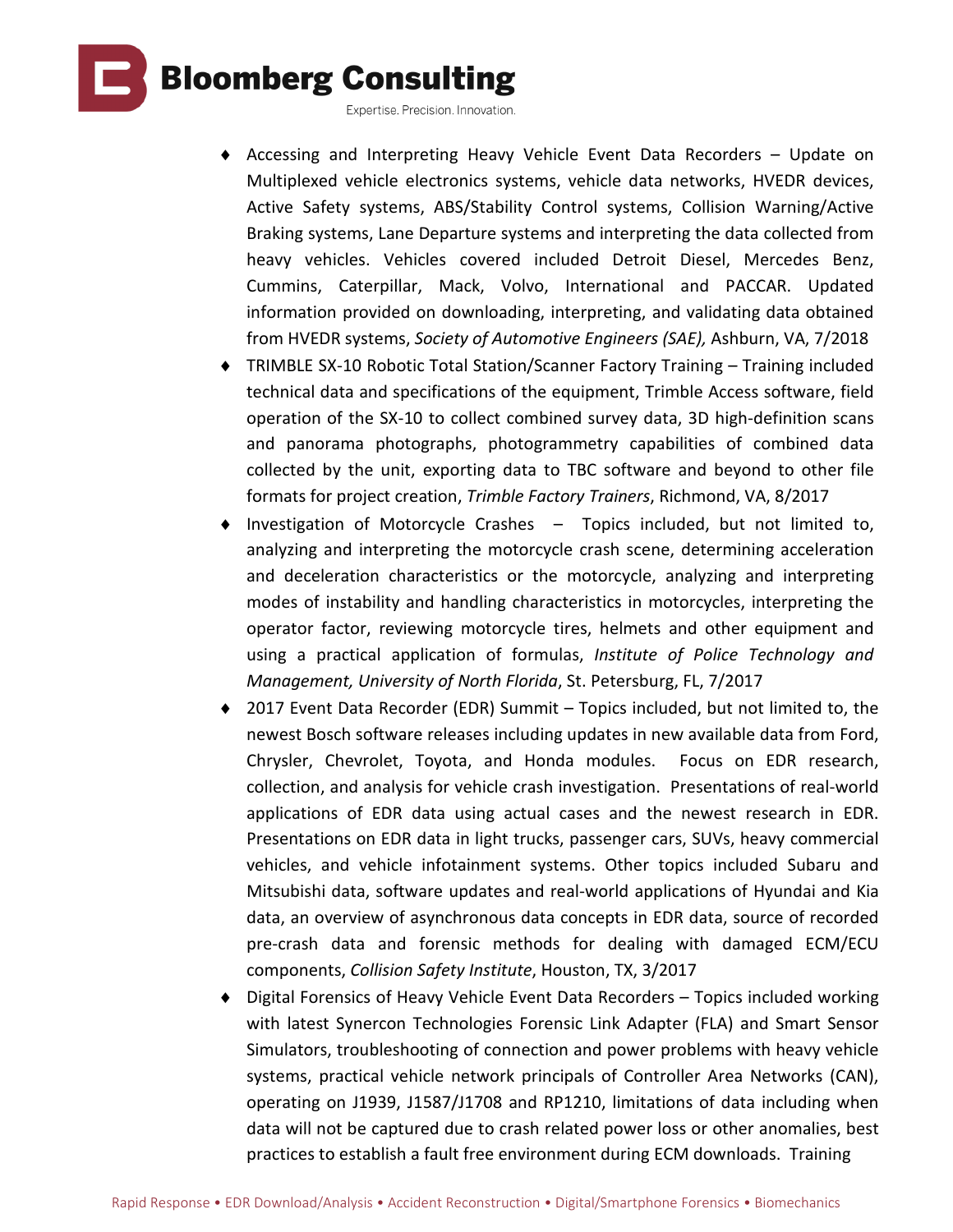

included lab work with numerous systems and approaches to obtaining data, *University of Tulsa*, Tulsa, OK, 2/2017

- ♦ FARO X330 3D Laser Scanner Training Factory training and testing resulting in operator certification. Topics included hardware characteristics, Standard operating procedure (SOP), Laser Phase-Based Measurement details, project planning and strategies including precision verification, scanner settings for best resolution and quality, target and target-free based scanning techniques, working with Scene software version 5.3, management of large amounts of scan data using approaches such as cloud to cloud registration, available types of data visualization and presentation, creating 3D color projects, importing projects into other formats and software, creating WebShare2Go content from the scan data captured, *FARO Technologies, Inc*., Richmond, VA, 7/2014
- ♦ 2012 Crash Data Retrieval User's Summit –Topics included the newest Bosch software release including updates in new available data from Ford, Chrysler, Chevrolet, and Toyota modules. Presentations about admissibility of CDR data with real world cases and case studies, including a mock admissibility trial. Presentations of real-world applications of CDR data also using actual cases and case studies and the newest research in CDR; hands on demonstrations of repowering the airbag control module through the fuse box without having to remove the module from the vehicle. Other topics included how to use RCM and PCM data together, using the Monte Carlo Method with crash event data, future releases, and product support for CDR and the expectation vs. reality with the Ford PCM Restraint Deployment Signal*, Collision Publishing, LLC and Collision Safety Institute*, Houston, TX, 1/2012
- ♦ Energy Methods and Damage Analysis in Traffic Crash Reconstruction Topics included but not limited to, Standards, measurements and dimensional analysis, understanding and using conversion factors, vectors, damage momentum and crush analysis, crush measuring protocol and measuring techniques, interpreting damage and measuring crush, energy concepts and analysis, determining appropriate post impact drag factors, understanding EBS and delta-V, conservation of linear momentum and delta-V vectors, collision analysis using damage momentum, understanding and determining stiffness coefficients, damage (crush) analysis, pole impacts and fracture energy, using simultaneous equations to solve in-line collisions, *Hosted by the Institute of Police Technology and Management,* Murfreesboro, TN, 5/2011
- ♦ 2010 Combined Annual Conference on Trailer Underride Collision Reconstruction Topics included Underride crash testing, Side Underride Analysis, Vision and Vehicle Headlight Optics, Low Light Forensic Photography, Commercial Vehicle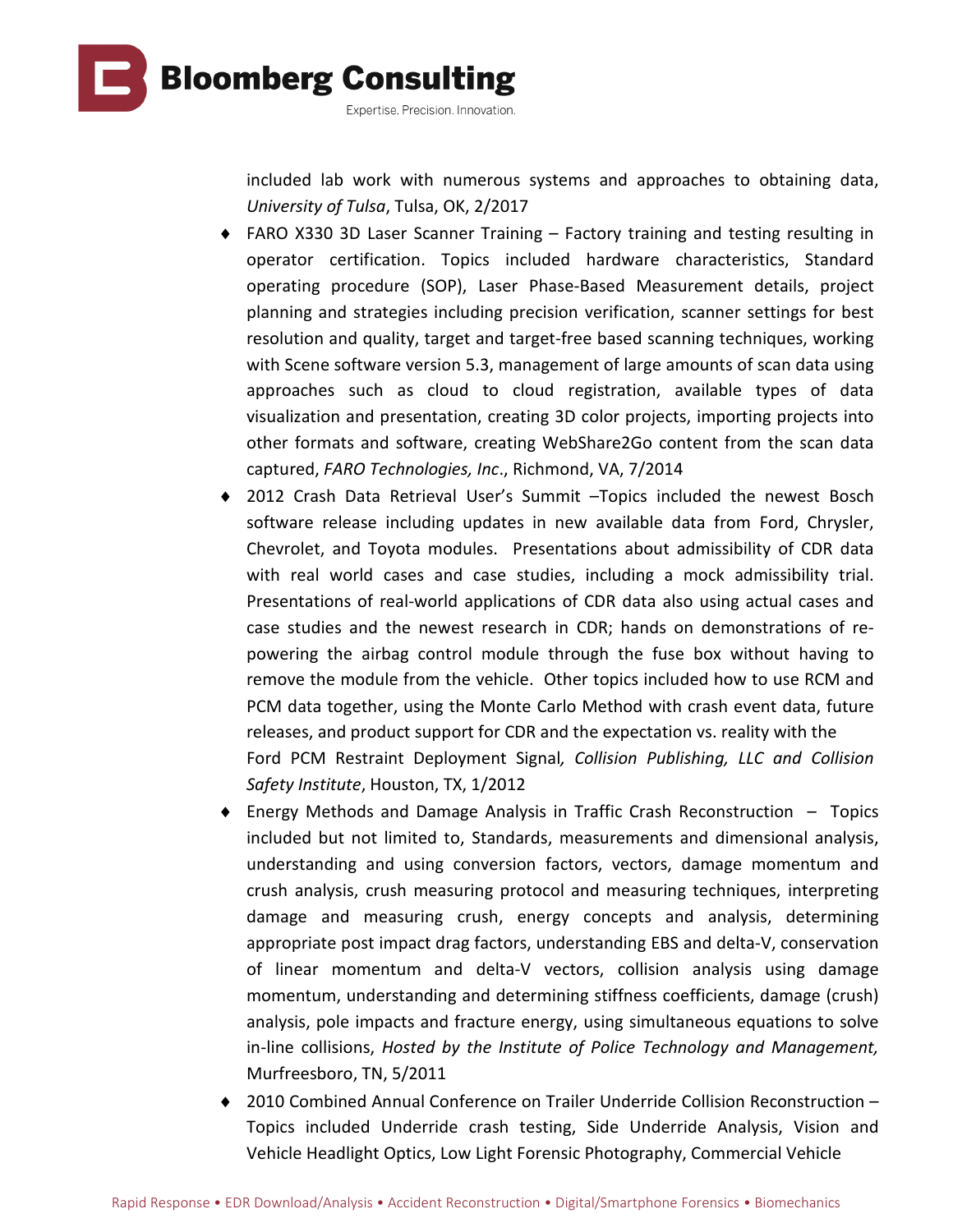

Conspicuity Requirements, Commercial Vehicle Rollovers, and Investigating Sudden Acceleration Incidents and Crashes*, Maryland Association of Traffic Accident Investigators*, Ocean City, MD, 10/2010

- ♦ 2010 Virginia Trucking Association Annual Conference Topics included Driver Distraction Studies, CSA 2010 and its effect on the Trucking Industry, CSA Scorecard Technology, CSA Compliance and Legislative Updates, *Virginia Trucking Association*, Blacksburg, VA, 04/2010
- ♦ Crash Data Retrieval (CDR) Data Analyst Certification Bosch approved training to understand the function of various control modules to evaluate and deploy appropriate safety systems and when possible, record crash data. Topics included, but not limited to: the history and evolution of the EDR (Event Data Recorder), understanding and identifying various anomalies that can occur with airbag control modules, general legal considerations (criminal and civil) related to CDR data admissibility, general types of data collected from GM, Ford and Chrysler vehicles accessible using the most current version of the Bosch CDR System, interpreting and using the accessible GM, Ford and Chrysler vehicle CDR reports with a complete collision reconstruction, *Collision Safety Institute*, Chantilly, VA, 02/2010
- ♦ Crash Data Retrieval (CDR) Technician Certification Bosch approved training in exploring how to properly obtain crash data from the ACM and PCM. Topics included, but not limited to: the overall operation of the CDR System to include evaluation of the vehicle being examined for download and application of the software and hardware to that vehicle, functions of the CDR program (program navigation, sections, components, mechanics of the download), DLC and direct-tomodule connection methods from start-to-finish, access considerations for the PCM, ACM and ROS, troubleshooting and solving hardware and software issues when using the Bosch CDR System, techniques on how to collect the crash data from modules without spoliation issues and how to support a collision analyst who would be using the data from a Bosch Crash Data Retrieval System report as part of their crash analysis, *Collision Safety Institute,* Chantilly, VA, 02/2010
- ♦ 2009 NAPARS Combined Annual Accident Reconstruction Conference Featured an emphasis on Heavy Vehicle Crash Reconstruction and a Commercial Motor Vehicle crash test. Topics included updates on ECM (Electronic Control Module) data extraction and analysis, Electronic and GPS type sources available on trucks today that can assist in a Commercial Motor Vehicle crash, Newton's Laws with special applications to trucks, forensic mapping and sources available today that may assist in mapping crash scenes, air brakes and air brake calculations, *NAPARS*, Ocean City, MD, 10/2009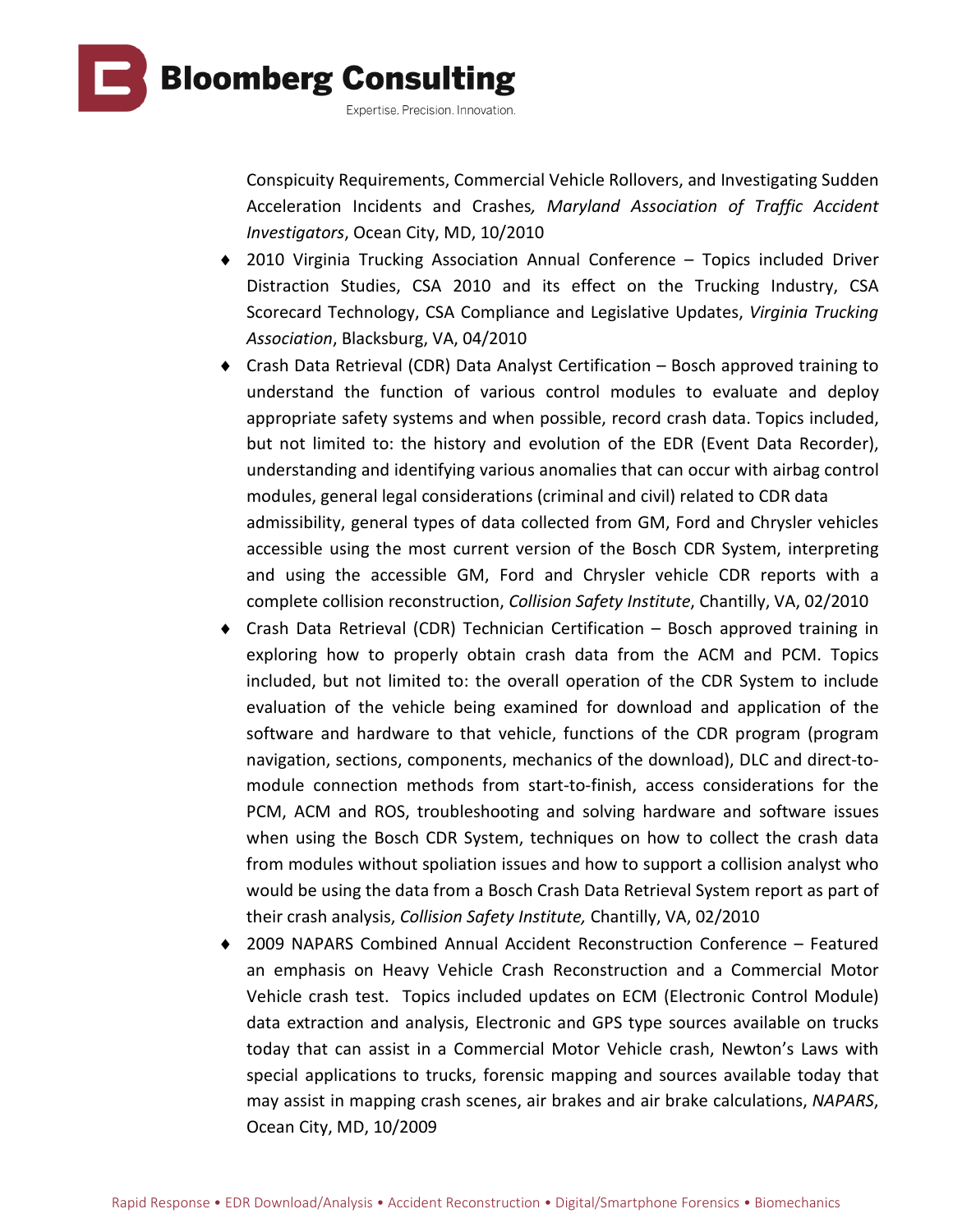

- ♦ 2009 Virginia Trucking Association Annual Conference Featured updates on transportation laws in Virginia and across the nation; process of what should be done after a commercial vehicle crash; updates on EFCA and how to stay nonunion; EDR update including capabilities and validation issues, *Virginia Trucking Association*, Richmond, VA, 9/2009
- ♦ Bendix Air Brakes Training School Featured a curriculum that included the fundamentals of compressed air; tactics for air system failure mode diagnosis and troubleshooting; and air brake system and foundation brake components, including air compressors, valves, foundation drum brake and air disc brakes, slack adjusters, brake chambers, shoes and drums. This course incorporated description, operation, and service elements for the total range of components found within dual air brake systems. Additional topics covered include antilock braking systems (ABS) and stability technologies such as Bendix ESP, *Engine City Technician School*, South Plainfield, NJ, 6/2009
- ♦ Event Data Recorder (EDR) Capabilities and Validation Issues Topics included a brief overview of EDR capabilities in Commercial Motor Vehicles and in passenger vehicles. The importance of analysis and validation of the data recovered from the EDR's. Examples of how the recorded data from the EDR may not be connected with the crash in question, *Richmond Claims Association*, Richmond, VA, 5/2009
- ♦ Advanced Commercial Vehicle Crash Investigation A detailed analysis of commercial motor vehicle dynamics and its application to traffic crash reconstruction. Topics included kinetic energy, ABS air brake systems, speed analysis using gear reduction ratios, low speed/high speed off-tracking, dynamic roll propensities, axle weight distribution using equilibrium and free body diagrams and liquid load analysis, *Institute of Police Technology and Management, University of North Florida*, Downers Grove, IL, 5/2007
- ♦ VISTA FX3 Accident Reconstruction and Animation Software Training Training on the capabilities of the Vista FX3 release of the Visual Statement Software. Training included use as an advanced diagramming tool, Vista Crash Analysis, Real Motion 2D and 3D Animations of analysis data, Photo FX module which allows placement of photos from outside sources into the work product, Hawkeye Photo Rectification module which supports photo analysis applications, Simulation module and extensive data base of data needed for various types of analysis, *Visual Statements, Inc.,* Richmond, VA, 1/2007